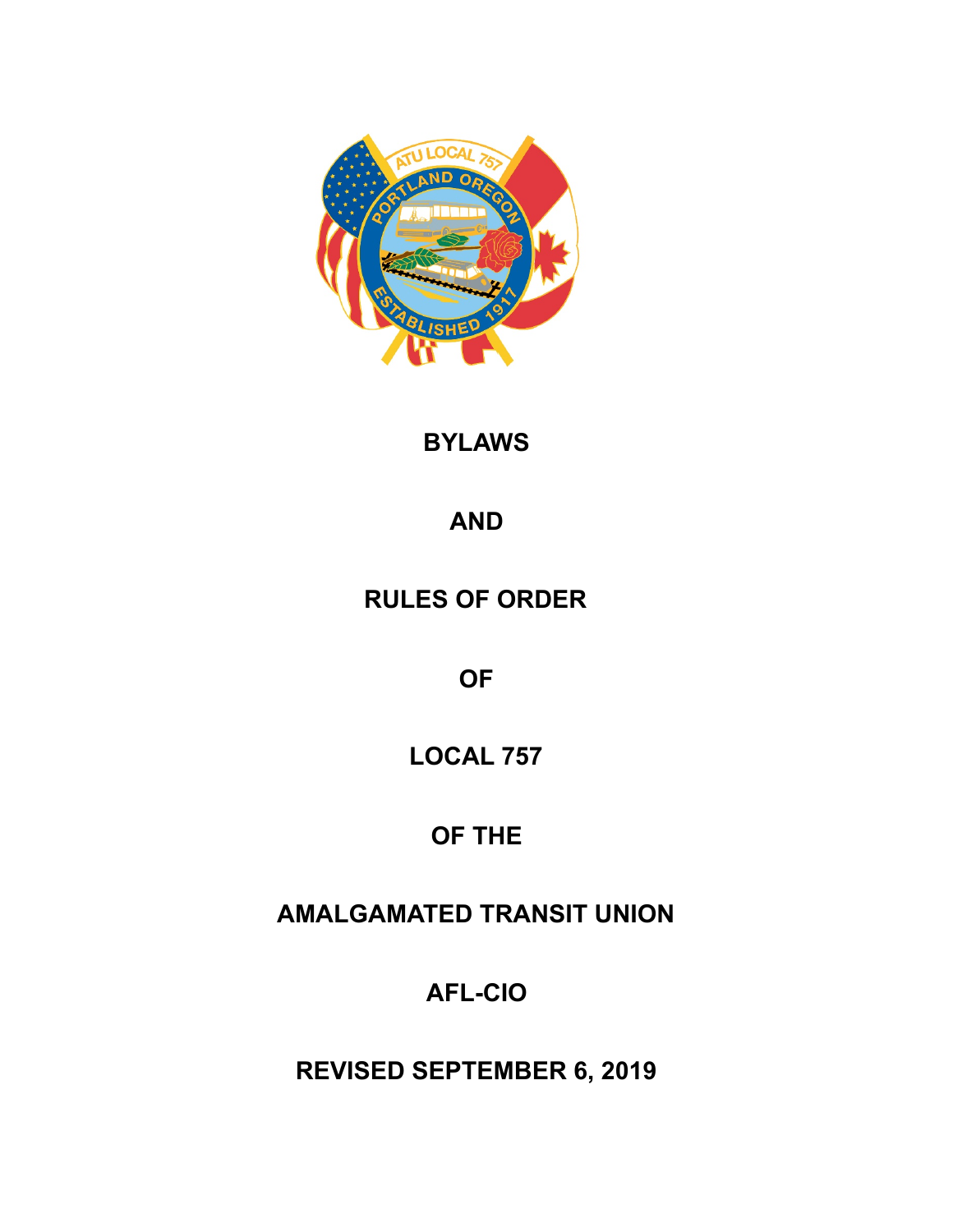| Section 6 – Office of Vice President – Assistant Business Representative3   |  |
|-----------------------------------------------------------------------------|--|
| Section 7 - Office of Financial Secretary - Treasurer/Recording Secretary 4 |  |
|                                                                             |  |
|                                                                             |  |
|                                                                             |  |
|                                                                             |  |
|                                                                             |  |
|                                                                             |  |
|                                                                             |  |
|                                                                             |  |
|                                                                             |  |
|                                                                             |  |
|                                                                             |  |
|                                                                             |  |
|                                                                             |  |
|                                                                             |  |
|                                                                             |  |
|                                                                             |  |
|                                                                             |  |
|                                                                             |  |
| Section 25 - Compliance with Constitution And General Laws, As Amended 12   |  |
|                                                                             |  |
|                                                                             |  |
|                                                                             |  |
|                                                                             |  |
|                                                                             |  |

# <span id="page-1-0"></span>**Table of Contents**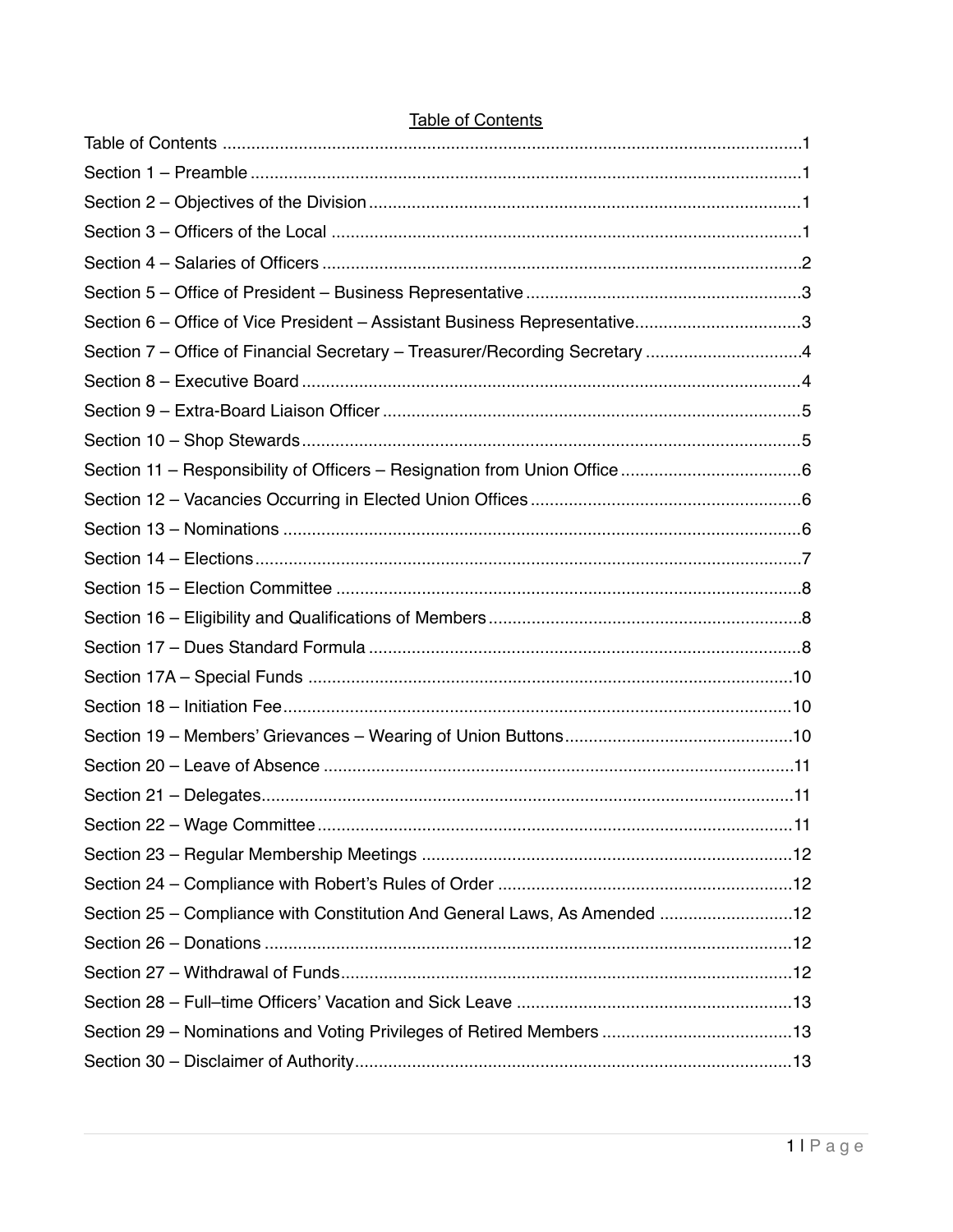## <span id="page-2-0"></span>Section 1 – Preamble

This organization shall be known as Amalgamated Transit Union, Division 757, Portland, Oregon, which holds a legal charter duly granted by the Amalgamated Transit Union, AFL-CIO, CLC (International Association). It is the objective of this Division to function in accordance with the rules and regulations of the Amalgamated Transit Union as affiliated with the American Federation of Labor-Congress of Industrial Organizations.

This document shall be the Bylaws of this Local Division, and they shall be supplemental to the Constitution and General Laws of the Amalgamated Transit Union, as amended. All prior Bylaws of this Division are hereby revoked, and these current Bylaws become effective February 2002.

### <span id="page-2-1"></span>Section 2 – Objectives of the Division

The objectives of this Division shall be to promote the cause of trade union principles, to advance wages, and to improve the working conditions for all members of this Local Division of Amalgamated Transit Union.

### <span id="page-2-2"></span>Section 3 – Officers of the Local

Full-Time Officers shall be elected by all active and retired members in good standing:

- 1. President-Business Representative
- 2. Vice President-Assistant Business Representative
- 3. Financial Secretary-Treasurer/Recording Secretary

There shall be one Executive Board Officer elected from and by the active members in good standing at each of the following:

- 1. TriMet Center Street Transportation
- 2. TriMet Powell Transportation
- 3. TriMet Merlo Transportation
- 4. TriMet Light Rail Transportation
- 5. TriMet Center Street Maintenance
- 6. TriMet Powell Maintenance
- 7. TriMet Merlo Maintenance
- 8. TriMet Light Rail Maintenance
- 9. TriMet Represented Staff
- 10. Lane Transit District (Fixed Route, Maintenance, Customer Services and Public Safety)
- 11. Salem-Keizer Transit District (Cherriots) (Fixed Route, Maintenance and Facilities)
- 12. C-TRAN
- 13. Portland Public Schools
- 14. Portland Public Schools Contractor (Currently First Student)

There shall be one Liaison Officer elected from and by the active members in good standing at each of the following:

- 1. TriMet Extra Board Center Street
- 2. TriMet Extra Board Powell
- 3. TriMet Extra Board Merlo
	- 4. TriMet Ruby Junction Transportation
	- 5. TriMet Ruby Junction Maintenance
	- 6. TriMet Elmonica Transportation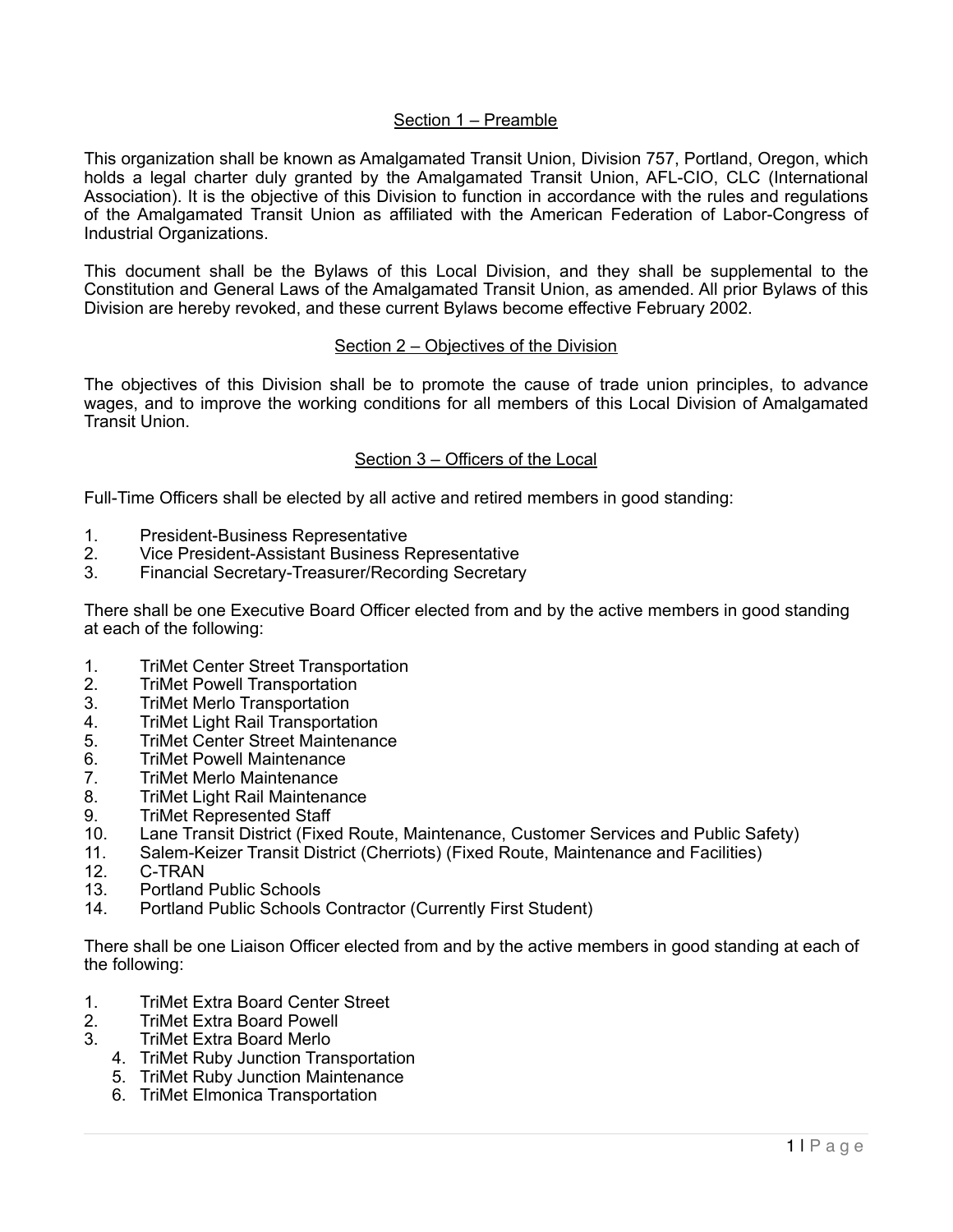- 7. TriMet Elmonica Maintenance
- 8. Portland Streetcar Transportation
- 9. Rogue Valley Transportation District (Medford, OR)
- 10. Lane Transit District Secretary
- 11. Lane Transit District Extra Board
- 12. Lane Transit District Fleet Services
- 13. Valley Transit Association (Walla Walla, WA)
- 14. Salem-Keizer Transit Maintenance
- 15. TriMet Lift Region 1
- 16. TriMet Lift Region 2
- 17. TriMet Lift Region 3
- 18. Salem-Keizer Contracted Services (Currently MV Transportation: Paratransit, C.A.R.T.S. and other services)
- 19. Canby (Currently MV Transportation: Paratransit and Fixed Route.)
- 20. Portland Public Schools Contractor (currently First Student)
- 21. C-TRAN Fixed Route (Fixed Route Operators)
- 22. C-TRAN Represented Staff (Supervisors, Paratransit Dispatchers, Clerical/Administrative Assistants)
- 23. C-TRAN C-Van (Paratransit Operators)
- 24. Corvallis Schools Contractor (Currently First Student)
- 25. Corvallis City Transit Contractor (Currently MTS, a division of MTR Western)
- 26. Tillamook County Transportation District
- 27. Bend Contractor (Currently Paratransit Inc.: Paratransit and Fixed Route)
- 28. Central Oregon Intergovernmental Council (COIC Redman, OR; Operators, Clerical & Maintenance)
- 29. Sunset Empire Transportation District, (Astoria, Oregon)

The President shall appoint one Shop Steward, subject to ratification by the Executive Board, from each of the following:

- 1. City of North Bonneville
- 2. Lamar Advertising
- 3. Hood River Transportation District
- 4. Columbia County Rider

Nothing in this Section is intended to preclude newly organized properties from having officers between their organization and the time these bylaws are amended to include the property on one of the lists above.

### <span id="page-3-0"></span>Section 4 – Salaries of Officers

The salaries of the regularly paid officers of the Division shall be as follows: The President-Business Representative's salary shall be computed in the following way: The President-Business Representative's salary shall be based on the highest paid bargaining unit position represented by the Division, plus six percent (6%) per month, with increases thereafter in the same amount as that received by bargaining unit employees of the Tri-County Metropolitan Transportation District of Oregon (TriMet).

Business expenses incurred by the President-Business Representative must be approved by the Executive Board before payment. The President-Business Representative shall be entitled to all contractual benefits, including but not limited to medical, dental, vision, life, disability, hourly premiums and pension contributions in accordance with the collective bargaining agreement covering their leave of absence to serve as a full-time officer of the Division. The Division will provide an automobile and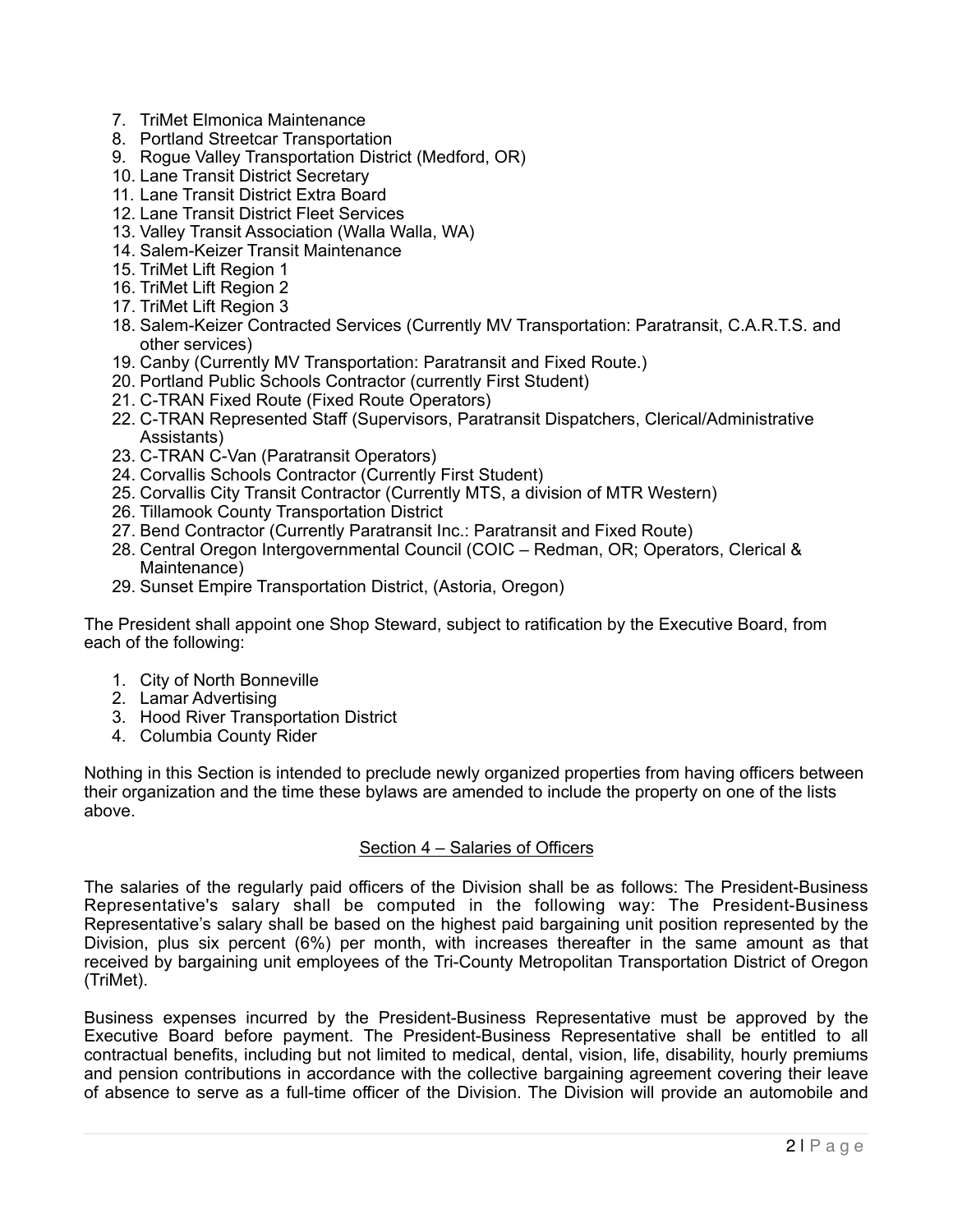insurance for the President-Business Representative. Any of the foregoing benefits will be paid by the Union unless provided for by the employer.

The Vice President-Assistant Business Representative's and Financial Secretary Treasurer/Recording Secretary's salary shall be computed as follows:

The Vice President-Assistant Business Representative's and Financial Secretary Treasurer/ Recording Secretary's salaries will be based on the highest paid bargaining unit position represented by the Division, plus four percent (4%) per month, with increases thereafter in the same amount as that received by bargaining unit employees of the Tri-County Metropolitan Transportation District of Oregon (TriMet).

Business expenses incurred by the Vice President-Assistant Business Representative and Financial Secretary-Treasurer/Recording Secretary must be approved by the Executive Board before payment. The Vice President-Assistant Business Representative and Financial Secretary-Treasurer/Recording Secretary shall be entitled to all contractual benefits, including but not limited to medical, dental, vision, life, disability, hourly premiums and pension contributions in accordance with the collective bargaining agreement covering their leave of absence to serve as a full-time officer of the Division. The Division shall provide an automobile and insurance for the Financial Secretary-Treasurer/Recording Secretary and for the Vice President-Assistant Business Representative. Any of the foregoing benefits will be paid by the Union unless provided for by the employer.

All Executive Board Line Officers shall be paid eight (8) hours at TriMet top operator's pay plus \$100.00 per month. This is for duties defined in these Bylaws.

Business expenses incurred by the Executive Board Officer will be approved by Executive Board before payment.

All Liaison Officers shall be paid three and one-half (3-1/2) hours of TriMet top operator's pay per month for duties as defined in these Bylaws.

# <span id="page-4-0"></span>Section 5 – Office of President – Business Representative

The President-Business Representative shall be the chief executive officer of the L.U. and shall have general supervision over all its affairs between the Executive Board and membership meetings. It shall be the duty of the chief executive officer to preside at all meetings of the L.U., to preserve order and enforce the Constitution and the L.U.'s Bylaws, to see that all officers perform their respective duties, to authorize lost time for Executive Board and other members to carry out their L.U. duties, and to appoint all committees not otherwise provided for. The chief executive officer shall decide all questions of order subject to an appeal to the L.U., shall have a right to vote in secret ballot votes at the same time and along with other members who cast their ballots, and shall have a right to vote only in case of a tie where there is a standing or hand vote when s/he shall give the deciding vote. The chief executive officer shall announce the result of all votes, shall enforce all fines and penalties, shall have the power to call special meetings when requested by one-third or more members in writing, shall sign all orders on the treasury for such money as shall by the Constitution and the L.U.'s Bylaws or by vote of the L.U. be ordered paid, sign all checks and drafts on bank, and perform such other duties as the Constitution and the L.U.'s Bylaws may require. The chief executive officer shall be ex officio chairman of all committees and shall be bonded for such amounts as the L.U. shall from time to time decide upon according to the law. The premium for such bond shall be paid for by the L.U.

### <span id="page-4-1"></span>Section 6 – Office of Vice President – Assistant Business Representative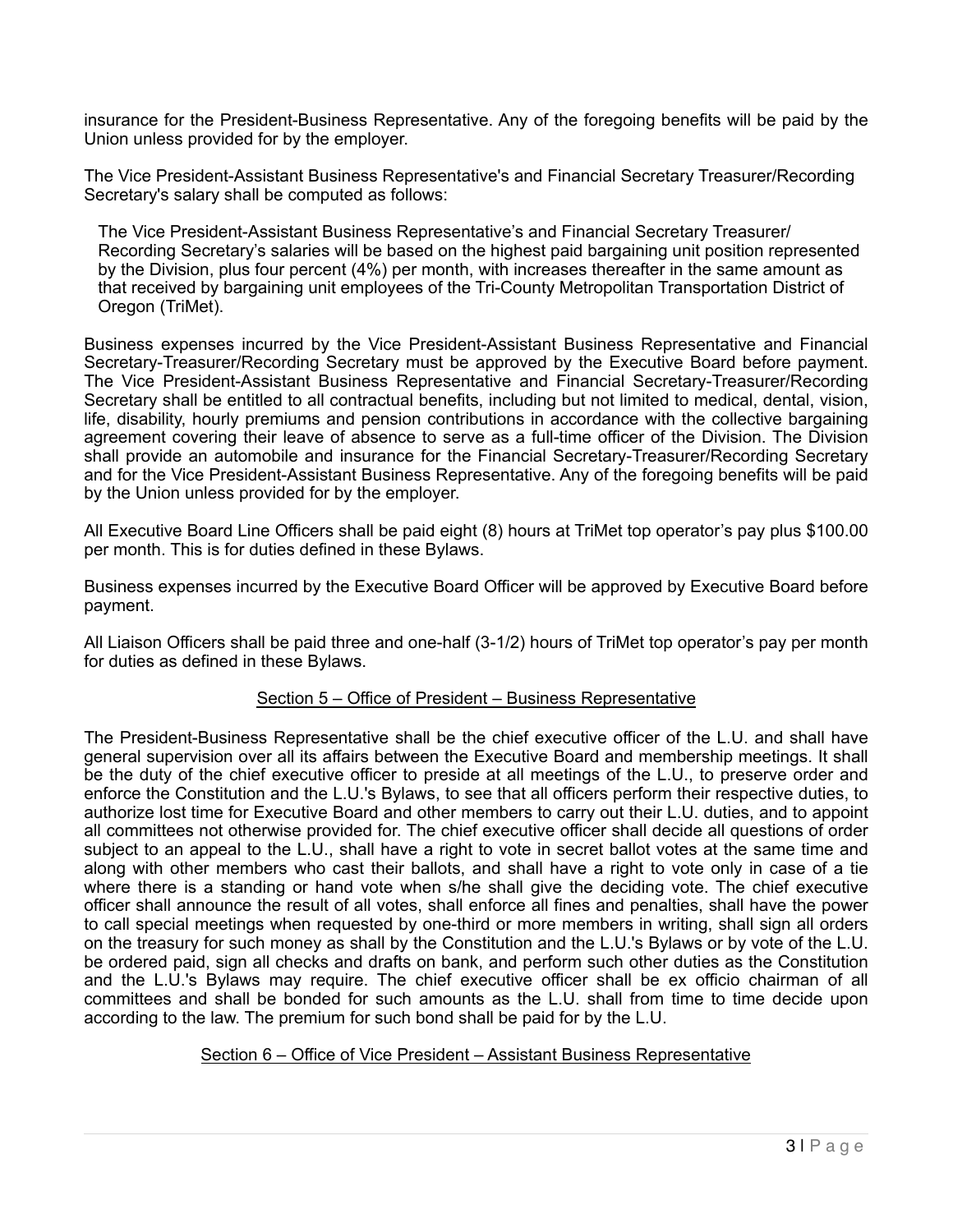It shall be the duty of the Vice President-Assistant Business Representative in the absence of the chief executive officer to preside and perform all duties pertaining to the office of President-Business Representative, and in case of a vacancy in the office of President-Business Representative, the Vice President-Assistant Business Representative shall preside until the next General Election or Special Election as these Bylaws provide.

It shall be the duty of the Vice President-Assistant Business Representative to render such assistance as may be required and directed of him or her by the chief executive officer, to carry on all correspondence, to perform such other duties as pertain to this office, and to deliver to the Division at the expiration of his or her term of office all property entrusted to his or her care.

The Vice President-Assistant Business Representative shall be bonded for such amounts as the Division may from time to time decide upon according to the law. The bond premium shall be paid for by the Division.

## <span id="page-5-0"></span>Section 7 – Office of Financial Secretary – Treasurer/Recording Secretary

The Financial Secretary-Treasurer/Recording Secretary shall have an office at the headquarters of the Division and shall devote the entire working time to the work of the Division. The office shall be open from 8:30 am to 4:30 pm Monday through Friday, except the six (6) national holidays. The Financial Secretary-Treasurer/Recording Secretary shall have charge of all property pertaining to this office, including the seal of the Division, and shall be bonded for such amounts as the Division may from time to time decide upon according to the law. The premium is to be paid by the Division. If needed, the Financial Secretary-Treasurer/Recording Secretary shall issue all working cards, shall receive and receipt all monies due the Association, shall deposit same to the credit of the Association in a bank designated by the Executive Board, shall attend all meetings of the Division and its members, and shall keep the Division in good standing with the International Association and the affiliated bodies.

The Financial Secretary-Treasurer/Recording Secretary shall render at the first meeting on or after the 5th of the month a full report of the receipts and expenditures of the preceding month, shall pay all bills by check jointly signed by the Financial Secretary- Treasurer/Recording Secretary and the President-Business Representative, and shall file all cancelled checks. The Division's accounts shall be audited by a certified public accountant, selected by the Executive Board, at least once a year and more often if the Division so decides. The Financial Secretary-Treasurer/Recording Secretary shall keep a correct account of the proceedings of the L.U., shall call the roll of officers, shall carry on all correspondence, and shall perform other related and required duties. At the expiration of the term of office, the Financial Secretary-Treasurer/Recording Secretary shall turn over all books and correspondence and property of the Division to the duly elected and qualified successor, after assisting the successor for a period of not less than fifteen (15) days, and shall receive the same pay prorated as the successor.

### <span id="page-5-1"></span>Section 8 – Executive Board

The Executive Board shall consist of the President-Business Representative who shall act as chairman, the Vice President-Assistant Business Representative, the Financial Secretary-Treasurer/Recording Secretary, and the Executive Board Officers listed in Section 3.

It shall be the duty of the Line Officers to look after their respective subdivisions, handling all grievances, complaints, and other matters in their respective subdivisions. The Line Officers shall have full knowledge of all grievances and complaints and shall participate, if needed, in all steps of the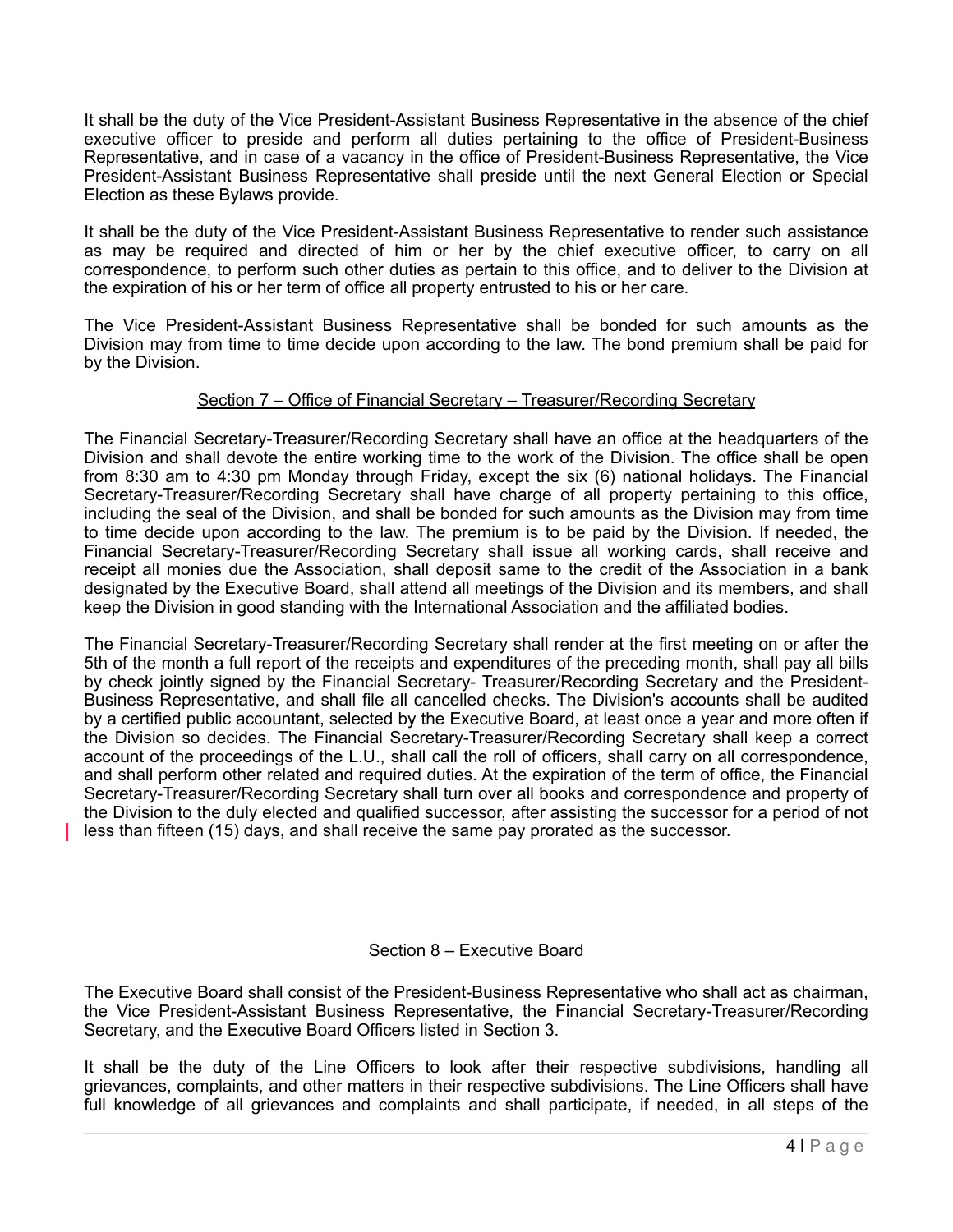grievance procedure with the President-Business Representative or a designee. Line Officers shall distribute all information received from the Financial Secretary-Treasurer/Recording Secretary to the members in their respective subdivisions.

The Executive Board shall meet when in the opinion of the officers it shall be considered necessary. Special board meetings may be called by a majority of the Executive Board or the President-Business Representative. They shall consider all grievances and complaints that may arise that the President-Business Representative cannot adjust with the employer and decide upon the proper course to pursue in dealing with them.

Members having a grievance shall present it in writing to the Executive Board and may appear before the Board to present their cases, it being understood that the Board meetings shall be executive sessions, except in cases where necessary to call members before it to hear their cases or complaints. The Executive Board, through its secretary, shall deliver a report of its work to each meeting of the Division.

The meetings of the Executive Board shall, when applicable, be held at headquarters of the Division. The minutes shall be made a matter of record at the first meeting of the Division. Subsequent thereto, any expenditures of the Division that necessitate the approval of the Executive Board, as well as a detailed report of the business transacted in the Board meeting, shall be recorded in the minutes of the meeting of the Division. A disbursement sheet to show office expenditures shall be kept by the Financial Secretary-Treasurer/Recording Secretary so that any member may examine it on request. The President-Business Representative, Financial Secretary-Treasurer/Recording Secretary, and/or the Executive Board shall approve all mark-off time. The Line Officer working on Division business shall be paid the current rate up to eight (8) hours per day. All pay for time above eight hours per day must be approved by the Executive Board.

The majority of members of the Executive Board shall constitute a quorum for the transaction of business.

Shop Stewards, Delegates, and Liaison Officers are not members of the Executive Board, nor do they constitute an Executive Board that could overturn any action thereof.

# <span id="page-6-0"></span>Section 9 – Extra-Board Liaison Officer

The Extra Board of each property shall elect their own Liaison Officer from the members of the Extra Board currently working on the Extra Board on that property. This officer shall not be a member of the Executive Board but shall have full knowledge and information of any person represented who is discharged, who has any grievance, or against whom any complaint has been charged.

To be eligible for this office the operator must be working on the Extra Board at the time of nominations. All operators on the Extra Board will be allowed to vote for this position. If at any time after election this person signs on a regular run, the position shall be vacated. If this person changes from one division to another, an immediate resignation is required. The Executive Board shall appoint a new Extra Board operator to fill the unexpired term, subject to membership approval.

### <span id="page-6-1"></span>Section 10 – Shop Stewards

Shop Stewards may be appointed by the President as needed subject to ratification of the Executive Board. It will be the duty of Shop Stewards to assist Executive Board Officers and Liaison Officers. At properties where there are neither Executive Board nor Liaison Officer, the Shop Steward will serve as the Line Officer.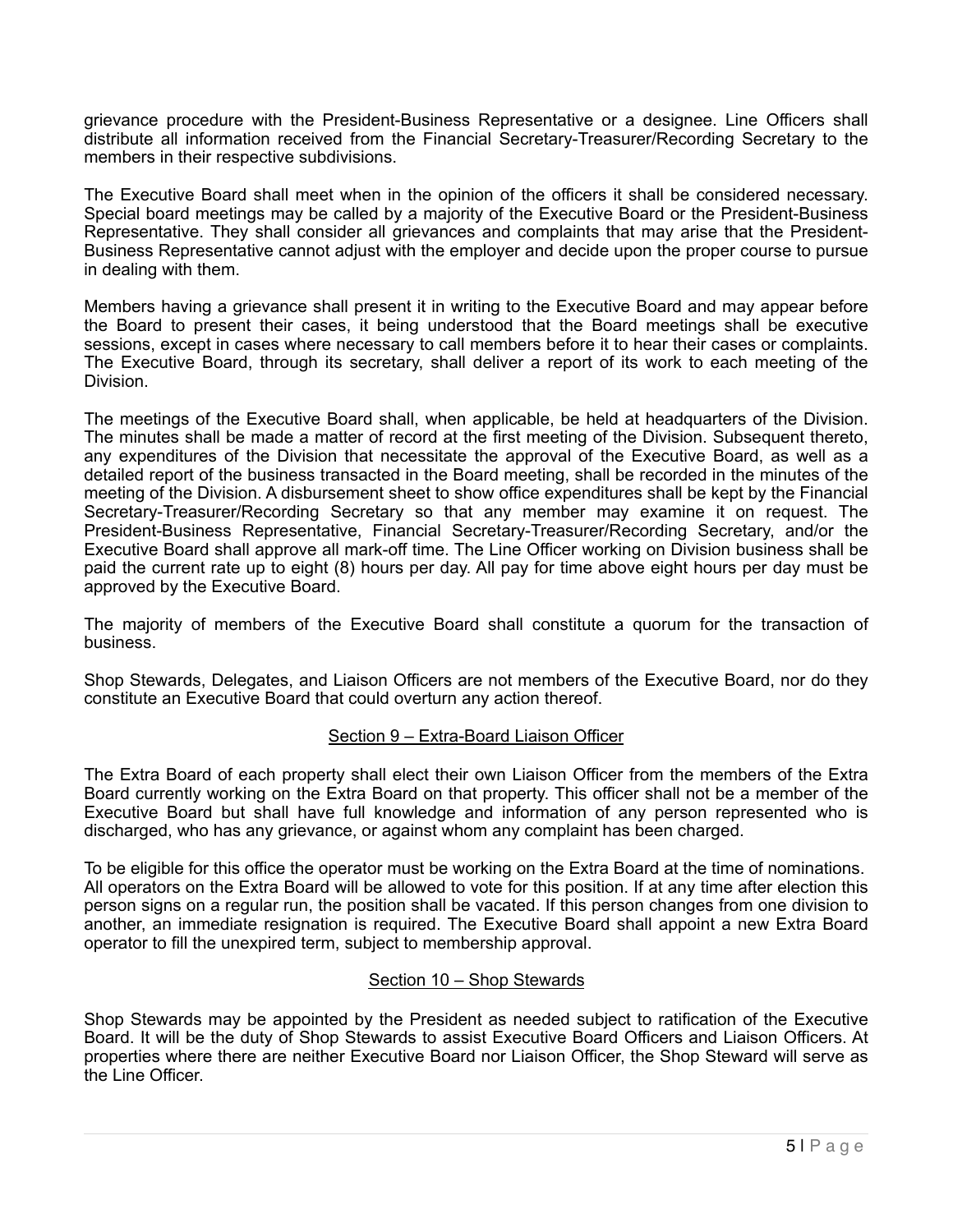## <span id="page-7-0"></span>Section 11 – Responsibility of Officers – Resignation from Union Office

Each of the elective and appointive officers of this Division shall perform the duties of office in compliance with these Bylaws and the Constitution and General Laws, as amended. The officer shall not assume authority nor responsibility nor incur expenses to the Division, except as these Bylaws and General Laws, as amended, provide.

Such officers as are required to give bond shall be bonded as required by law, and upon retiring from office must deliver all books, papers, and other properties belonging to the Division to their successors in office.

It shall be the duty of officers to attend all regular Union meetings of the Division, and all officers missing three consecutive meetings without a valid excuse shall have their offices declared vacant and their successors appointed by the Executive Board.

Officers desiring to resign shall first submit their resignations to the Executive Board of the Division. If the Board finds that the reasons for resignation are justifiable, they shall recommend to the membership the acceptance of the resignation; but no resignation shall be accepted so long as all of their accountable responsibilities are not properly adjusted with the Division.

### <span id="page-7-1"></span>Section 12 – Vacancies Occurring in Elected Union Offices

When an elected office is vacated the Local will fill the position in compliance with Section 14.10 of our Constitution and General Laws and will include a nomination meeting in compliance with Section 14.4 of the Constitution and General Laws. Accordingly, when an office is vacated with more than one year remaining in the term, a nomination meeting will be announced and held on a date that will allow the counting of the ballots to be completed within 120 days from the time the office was vacated. Members may submit nominations to the union office prior to the nomination meeting or may be nominated at the nomination meeting. Candidates for interim elections must attest their willingness to serve if elected in order to be considered eligible for election. If there is only one nominee they will be declared elected by unanimous ballot. If no one is nominated for the vacated position, the President will appoint a successor subject to ratification by the Executive Board.

When an office remains open due to no one being nominated for the same after a general election that is held every three years, the President that was elected during that general election may appoint a qualified member to serve in that office subject to ratification by the Executive Board that was also elected during that general election.

No provision of these bylaws is intended to preclude the Union President from appointing an Acting Officer between the time an office is vacated and the time an interim election or appointment ratification is completed.

### <span id="page-7-2"></span>Section 13 – Nominations

Nominations for Full-Time Union Officers, Executive Board Officers and Liaison Officers as listed in Section 3 shall be held at the May Charter Meeting every three (3) years. Qualifying members in good standing may be nominated by notifying the Local's Financial Secretary or Election Committee prior to the nominating meeting or may be nominated at the nomination meeting by any ATU 757 member in good standing. Members must attest to the willingness to accept the duties of the office if elected in order to be considered valid candidates. When each office is open for nomination the Financial Secretary or the Chair of the Election Committee will read and record the names of members who have been nominated prior to the nomination meeting. The Election Committee may post the names of those who have been nominated prior to the nomination meeting at the meeting prior to the beginning of the nomination process. However such posting will not be required. Names of nominated members shall be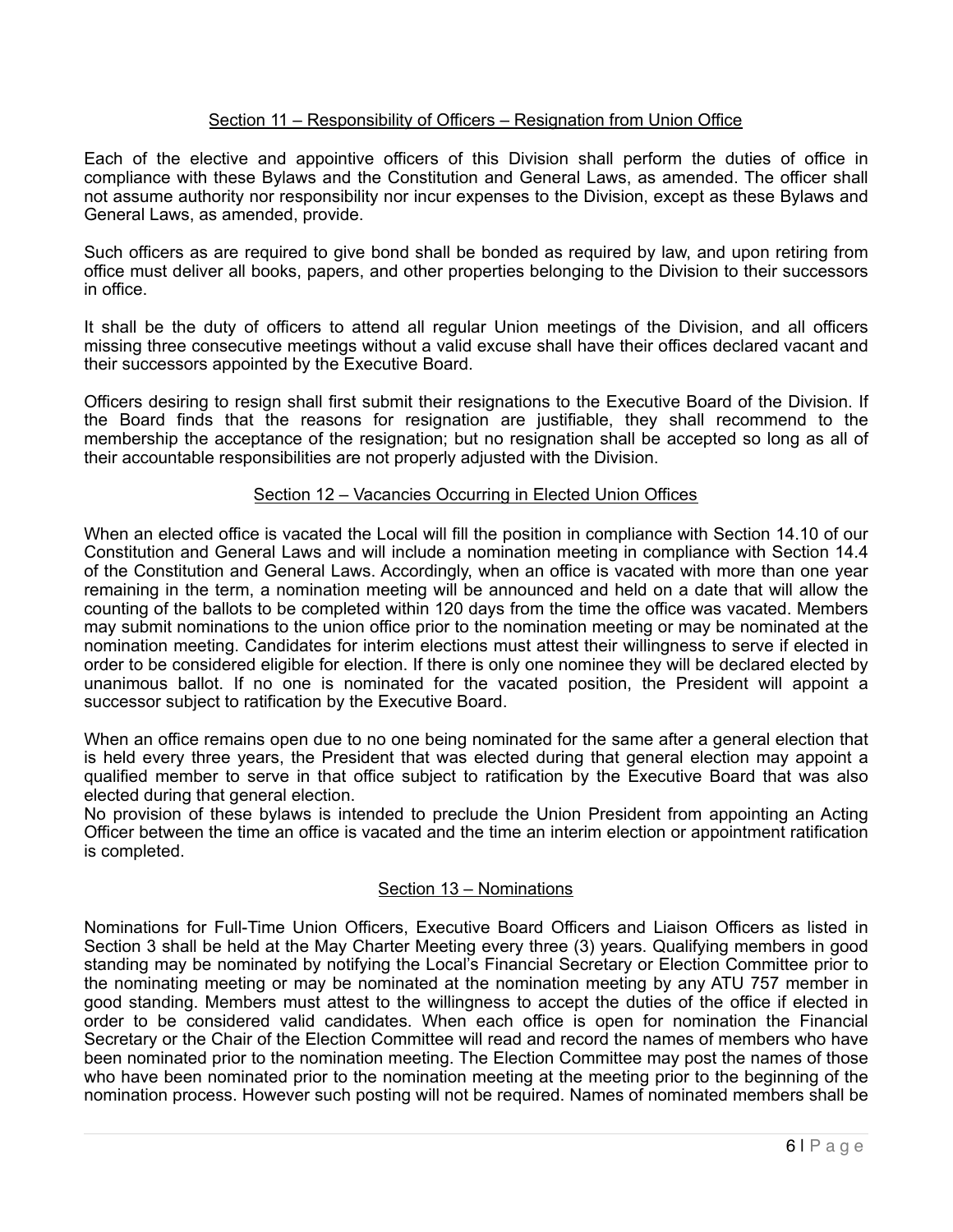recorded at the time of nomination by the Financial Secretary/Treasurer/Recording Secretary and shall be placed on the ballot in alphabetical order.

While every effort will be made to maintain and update the list of officers in Section 3, the Election Committee shall be fully authorized to include any office on the general election ballot that is on record at the Union Office even if that office has not been added to these by-laws. Any member questioning the inclusion of such offices on the general election ballot will be allowed to inspect documentation at the union office that will verify the existence of that office.

In order to qualify and run for Executive Board Officer as a Line Officer or as a Liaison Officer of a particular department, a nominee must be working in that department at the time of nomination.

To serve as a Line Officer or as a Liaison Officer at any of the departments or properties, a nominee must be working at that respective division or property throughout the term of office.

The eligibility and qualifications of officers and delegates shall be in compliance with the Constitution and General Laws. The person must be on the payroll and drawing wages from a job covered by a Local Division collective bargaining agreement, or employed by the Division, sickness excepted.

No member is eligible to hold office in the Division who has not been a member in good standing for at least two (2) years as of the date of the month in which the nomination meeting is held.

If only one candidate is nominated for any office, the Financial Secretary-Treasurer/ Recording Secretary shall be instructed to cast a unanimous ballot for the candidate. The President-Business Representative shall then declare him duly and legally elected, and the name shall also appear upon the ballot. No member's name shall be placed on the ballot unless the member was in attendance at the meeting in person when the member was nominated or has signified in writing willingness to accept the nomination for the position for which nominated.

It shall be the duty of the Financial Secretary-Treasurer/Recording Secretary to mail to each member in good standing at the member's last known address notice of nominations and election not less than fifteen (15) days before nominations. The Labor Press may be the method of notification.

### <span id="page-8-0"></span>Section 14 – Elections

The nomination meeting for the triennial general election of Union Officers shall be held at the regularly scheduled Charter Meeting in the month of May in the same year. Such Charter Meeting shall be held not later than the second Monday of May. Ballots shall be counted not later than June 25th in compliance with Section 14.1 of the ATU Constitution and General Laws.

Voting shall be by mail. The three envelope system shall be used. Ballots shall be sent by U.S. mail to each member's home address, and a post office box shall be rented in Portland, Oregon, for the return of the ballots. To be valid, ballots must be received by 9:00 am at the post office box on the day specified for the counting of ballots. Only those ballots returned by U.S. mail will be valid.

All votes that are accepted must be clear and in compliance with the Bylaws of the Division. Any blank or mutilated ballots shall be challenged. Any vote cast for any member who was not nominated as these laws herein provide shall not be counted. The ballots shall be preserved according to the International Constitution and General Laws, as amended.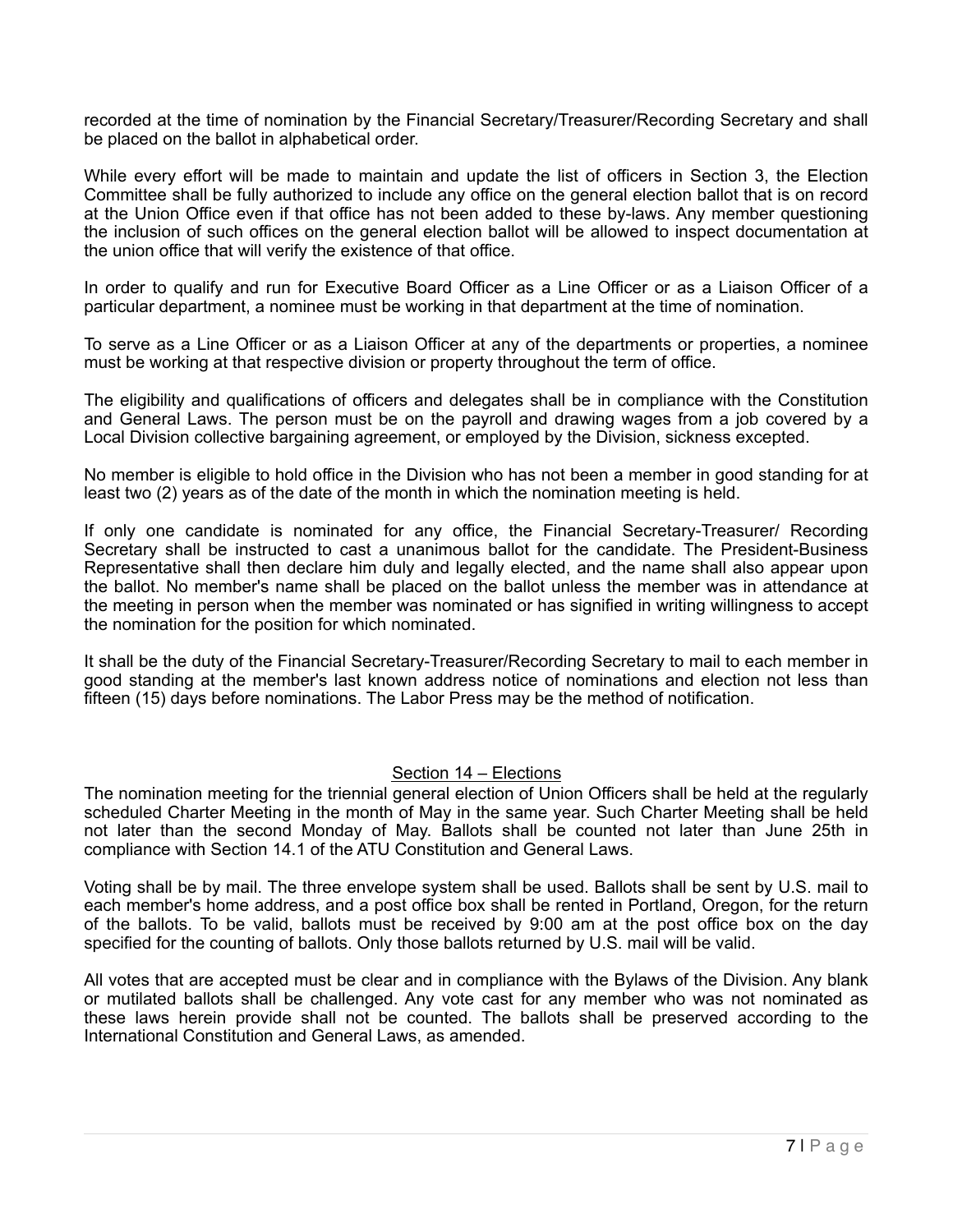When two (2) or more members are nominated for an office, the member receiving the most votes shall be declared elected. When two (2) or more offices are to be filled, such as members of the Executive Board, each office shall be contested separately.

Any candidate may witness the counting of ballots in person or by a representative.

## <span id="page-9-0"></span>Section 15 – Election Committee

The Election Committee shall consist of a chairperson and four (4) committee members to be elected during the charter and continuation meetings in the two (2) months prior to the month in which nominations for Union officer positions are submitted. Any member in good standing may serve on the Election Committee. Members interested in being nominated for the Election Committee but who are not present must submit their nomination request and acceptance to the Financial Secretary in writing prior to the start of the charter meeting. Nominations for the Election Committee can be made only at the charter meeting.

The Election Committee positions shall be filled with at least one position from members working in Oregon from properties in Salem and south thereof; three positions shall be filled by members working at properties in the greater Portland Metropolitan area, and one position shall be filled from a property in Washington State.

Wages for the Election Committee shall be governed by the prevailing rate of the department in which the chairperson and four (4) committee members work. When possible, one person from the previous election, if none are elected to the current committee, should be appointed for technical support. Appointed committee members' wages shall be governed by the Financial Secretary.

The election chairman shall have full supervision of the election. The Election Committee shall be provided with all necessary equipment and shall receive all votes of the election.

The Election Committee shall check all samples of ballots for omissions or errors before printing of ballots.

All ballots shall be printed or mimeographed on uniform color paper.

A separate ballot shall be printed for each department.

The Election Committee shall work until all ballots are counted and elected candidates are known. After the ballots are counted, they shall be placed in a ballot box that is locked and sealed in the presence of the committee chairman and the President-Business Representative and delivered to the Division office safe for secure keeping, subject to the Constitution and General Laws, as amended.

The Election Committee shall make a complete written report of the election, and it shall be presented to the first regular Union meeting following the election. Members who are duly elected will be installed at the first regular meeting following final election. Members will assume their duties effective with the first day of the Local Division's fiscal year, July 1-June 30.

### <span id="page-9-1"></span>Section 16 – Eligibility and Qualifications of Members

The eligibility and qualifications of members shall be in compliance with the Constitution and General Laws. New members applying for membership in the Division after the ballots have initially been mailed shall be issued challenged ballots.

### <span id="page-9-2"></span>Section 17 – Dues Standard Formula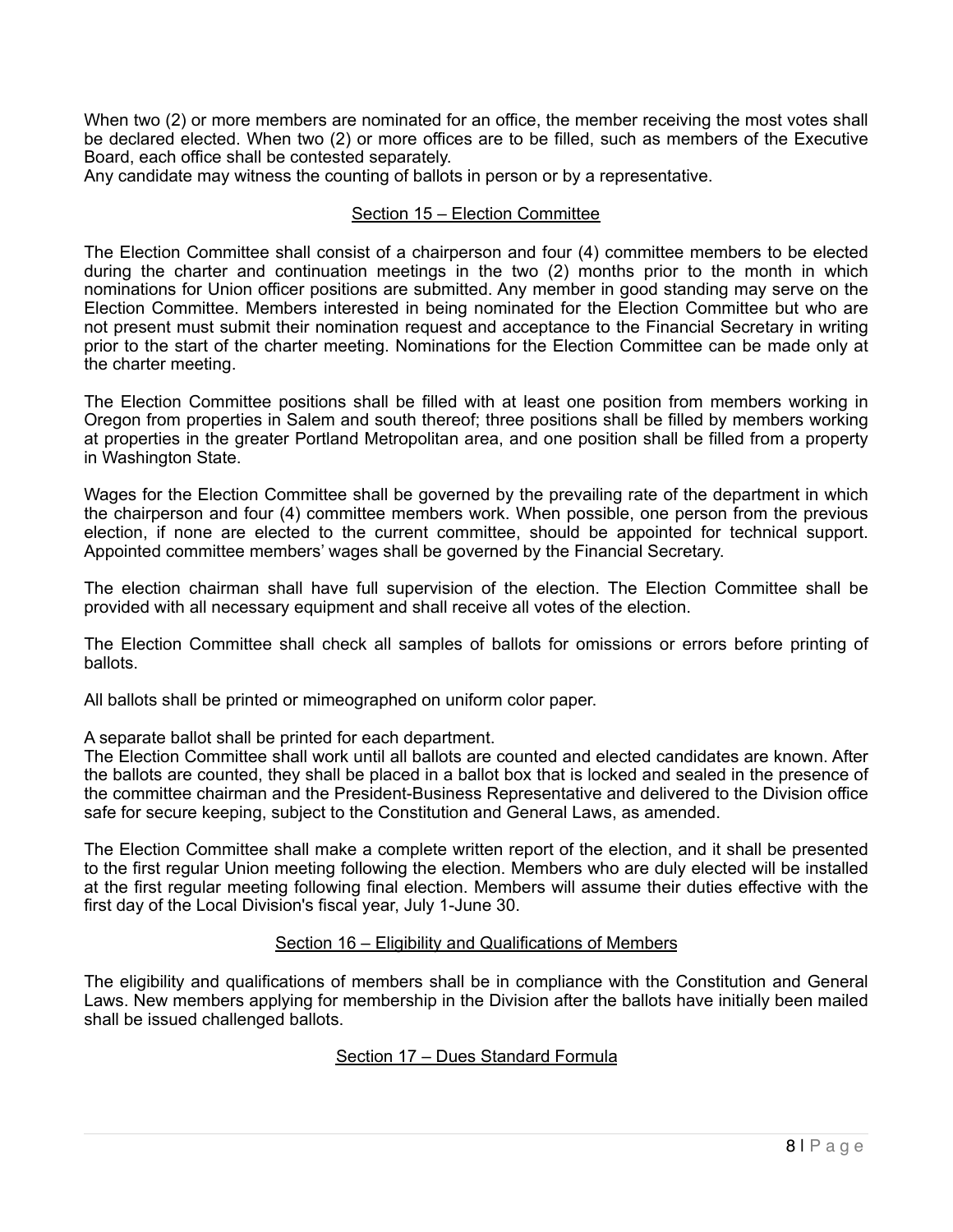Dues for active full-time employees shall be computed on a 173.3-hour month, times top rate, times the monthly percentage in the schedule below, plus the per capita tax levied by the International and labor council organizations:

| Top Rate Per Hour | Percent Per Hourly Top Rate |
|-------------------|-----------------------------|
| \$15 or greater   | 1.13%                       |
| Below \$15        | $1.00\%$                    |

The top rate will be determined at each property in accordance with the current labor agreement. For categories other than operators, top operator rates will be used for full-time members. Exceptions to this formula appear below.

Dues for active TriMet and Lane Transit District mini-run drivers shall be computed on a 108-hour month in accordance with the standard formula.

Dues for active full-time Portland Public Schools members will be computed on a 130-hour month. Dues for active part-time members will be computed on a 66-hour month. Dues for Portland Public Schools members not working during school summer break shall be equal to monthly per capita taxes plus \$1.00. There shall be no other changes to the standard formula.

Dues for active full-time Valley Transit members will be computed on a 150-hour month with no other changes to the standard formula.

Dues for active full-time First Student Education Services members (Portland Public Schools and Corvallis Schools) will be computed on a 100-hour month. Dues for active part-time members will be computed on a 60-hour month. Dues for First Student Education Services members not working during school summer break shall be equal to monthly per capita taxes plus \$1.00. There shall be no other changes to the standard formula.

Dues for part-time Rogue Valley Transportation District members shall be computed on the standard formula; however, the base hours will be a 100-hour month.

Dues for part-time MV Transportation, Inc. members shall be computed on the standard formula; however, the base hours shall be a 100-hour month.

Dues for part-time C-VAN members shall be computed on the standard formula; however, the base hours shall be a 100-hour month.

Retired members' dues shall be three dollars and fifty cents (\$3.50) per month for those receiving an employer pension, two dollars and fifty cents (\$2.50) for retired members who are not receiving a pension or supplemental annuity, and five dollars (\$5.00) per month for retired members receiving a minimum of one hundred and fifty dollars (\$150.00) per month employer pension, in accordance with the Constitution and General Laws, as amended.

An active member who is on extended sick leave, extended workers' compensation, leave of absence up to one (1) year, or other unpaid leave authorized by the employer and the Division shall pay dues equal to the current monthly per capita taxes for the months on such leave.

The Executive Board may set the dues for properties newly organized. The rate may continue for one year only, and then the newly organized property shall conform to the standard formula.

Members in arrears to the International Association and/or the Local Division for thirty (30) days may be suspended from membership and removed from employment in compliance with the Constitution and General Laws, as amended, and/or the current labor agreement.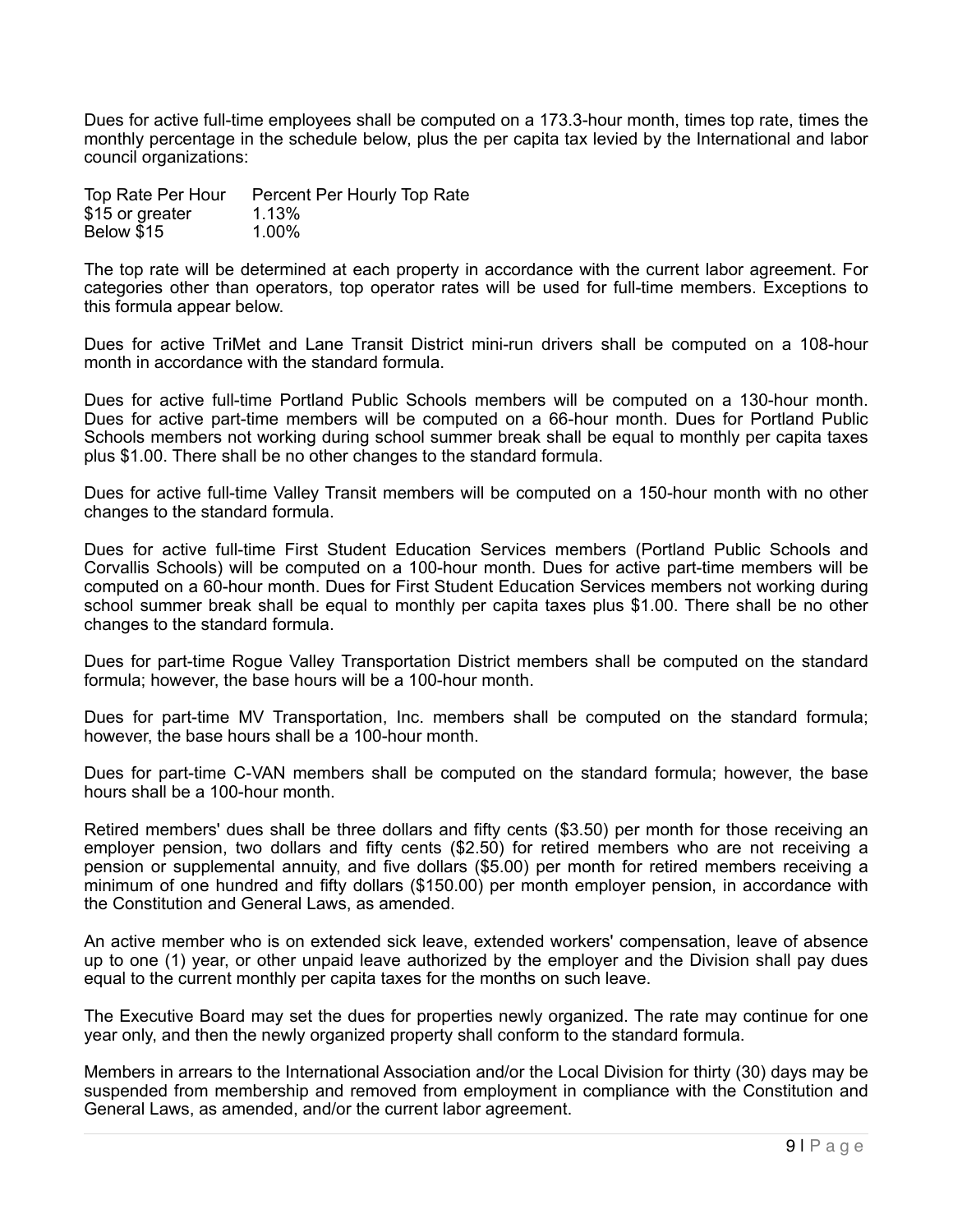The Division will pay per capita taxes directly to Amalgamated Transit Union International Association, Oregon and Washington AFL-CIO, and Labor Councils in an amount set forth by the bodies to whom they are paid. Such amounts will be levied by the Division per active member every month. Per capita taxes are subject to increase, and such increases, when they occur, shall be passed on to the member.

## <span id="page-11-0"></span>Section 17A – Special Funds

*Fund Computations:* At the end of each month there will be a summary of total dues excluding per capita tax. The Legislative Fund will receive seven percent (7%) of total monthly dues and the Building Fund will receive an amount as may be required to keep the account solvent enough to maintain the obligations as defined in this Section. These percentages are based on dues that remain after per capita taxes have been subtracted.

Legislative Fund Purpose: Money to be used from this fund must be approved by fifty percent (50%) plus one (1) vote of the members present at a Union meeting. Money from the Legislative Fund shall be used to:

- 1. Support city, county, district or state legislative measures, issues, or proposed laws that would be in the best interest of the Division's members
- 2. Oppose any city, county, district or state legislative measures, issues or proposed laws that would not be in the best interest of the Division's members
- 3. Financially support candidates for city, county, district or state political office
- 4. Support other political activities and/or functions deemed appropriate

Building Fund Purpose: There shall be a Building Fund to pay for the upkeep, improvements and proper maintenance of the headquarters owned by the Union and shall be used for payments applied to the principal of any outstanding building loan debt, if any, rent, taxes, insurance and utilities.

# <span id="page-11-1"></span>Section 18 – Initiation Fee

The base initiation fee for new Division 757 members shall be \$100.00, except for school bus and paratransit members, whose initiation fee shall be \$50.00. Ten dollars (\$10.00) is to be paid by the expiration of the thirty (30) day permit period and the balance in ten dollar (\$10.00) amounts on the succeeding employer regular dues deduction dates. Payment may be in cash or by check. The Executive Board may set the initiation fee for properties newly organized.

### <span id="page-11-2"></span>Section 19 – Members' Grievances – Wearing of Union Buttons

When members have been suspended or discharged from the service of the employer or when they feel aggrieved upon any matter, they shall report their case at once to the President-Business Representative, making out a written statement of the same on blanks to be furnished by the President-Business Representative for that purpose.

Members shall give the President-Business Representative all the facts in their cases and the names of any witnesses they may have. They shall carry out such other instructions as the President-Business Representative may advise and shall appear at any meeting that is necessary to state their case when requested to do so. It shall be the duty of the President-Business Representative to make a thorough investigation of the case before taking it up with the employer; and if, after investigation, the President-Business Representative believes the case should not be taken up, a report shall be made to the Executive Board, who shall recommend to the Division the disposition of the case. If the case has merit, the President-Business Representative shall make every effort to adjust it properly and in a satisfactory manner and, in failing, shall comply with the laws of the Association. Disputes that arise, just cause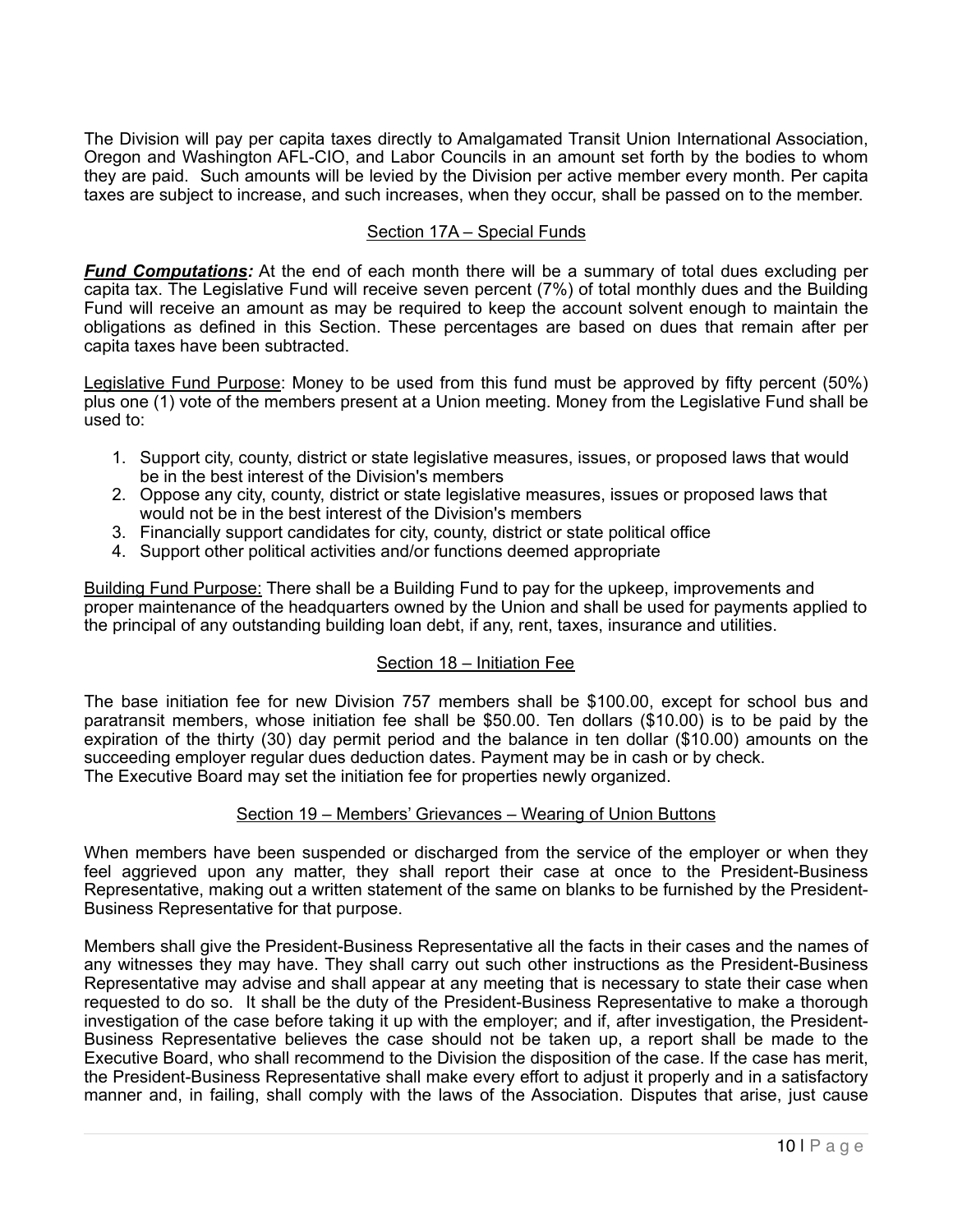discipline, and termination shall be referred to a regular Union meeting and shall be appealed by majority vote of those in attendance. All questions of appeals and charges against members shall be handled in accordance with the Constitution and General Laws, as amended.

The Union button shall be worn in full view on the uniform coat, and it shall be the duty of the Line Officer in each department to note the failure of any member to comply with this paragraph, reporting such failure to the meeting of the Executive Board and to the regular meetings of the Division for such action as is deemed advisable.

#### <span id="page-12-0"></span>Section 20 – Leave of Absence

Members shall hold their seniority rights for a period of thirty (30) days or longer, provided a leave of absence has been applied for and granted and provided the length of time embraced in said leave is mutually agreed upon between the officials of the employer and Division 757.

#### <span id="page-12-1"></span>Section 21 – Delegates

The election of Delegates to the Amalgamated Transit Union Convention must be held at least four (4) weeks previous to the Convention. A member, to be eligible as a Delegate, must have been in continuous good standing of his or her L.U. the two (2) years next preceding the day of the nomination meeting.

Delegates to the AFL-CIO Oregon State Convention shall be the President-Business Representative; Vice President-Assistant Business Representative; and the Financial Secretary-Treasurer/Recording Secretary.

Other Delegates and Delegates to the Labor Councils affiliated with Division 757 shall be appointed by the President-Business Representative, subject to the approval of the Executive Board and the membership.

It shall be the duty of all regular Delegates to attend faithfully to the tasks assigned them. The Delegates to the Labor Councils shall endeavor to attend all meetings of the councils and shall make a complete report of each meeting to Division 757's Executive Board. If, at any time, a Delegate shall miss three (3) consecutive Labor Council meetings, the Delegate's position shall be vacated, and it shall be filled by Executive Board appointment, subject to membership approval.

The Delegates to the Oregon AFL-CIO Convention and the Amalgamated Transit Union Convention shall perform such duties as may be assigned by the Division; and shall render to the Division at the close of the Conventions a complete report, which shall be made a part of the record of this Division.

### <span id="page-12-2"></span>Section 22 – Wage Committee

The TriMet Wage Committee shall be composed of the President-Business Representative, Vice President-Assistant Business Representative, Financial Secretary-Treasurer/Recording Secretary, Line Officers, and the Extra Board Liaison Officers. The Wage Committee shall draft separate demands for each department, all to be presented at the same time. They shall be empowered to collect such data and increase or decrease the number of their committee whenever they deem it necessary.

The President-Business Representative shall appoint Wage Committee members for all other properties represented by the Division.

The Wage Committee shall be empowered to draft and negotiate agreements between the Division and employers, subject to approval of the membership as provided in the Constitution and General Laws, as amended.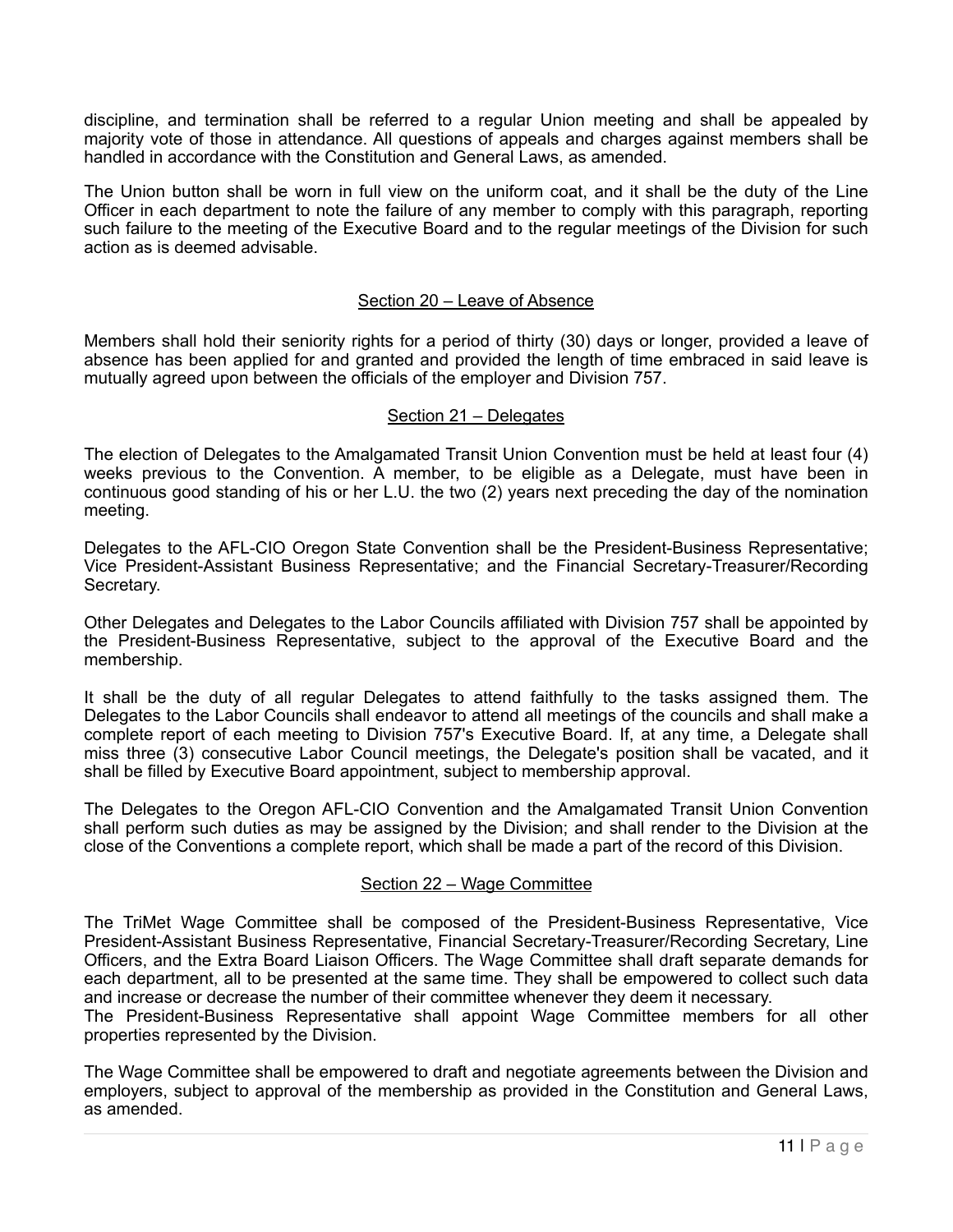The Wage Committee shall prepare and present a synopsis of contract changes to members when presenting a contract for ratification.

Regarding the TriMet Working and Wage Agreement, there will be three separate groups within the bargaining unit; Transportation, Maintenance and all non-Maintenance and non-Transportation employees. Before an agreement can be ratified with TriMet, all three groups must individually approve the tentative agreement before a total agreement can be reached with TriMet.

Regarding the C-TRAN Combined Contract, there will be three separate groups within the bargaining unit: Supervisors, Clerical/Administrative Assistants, and Paratransit Dispatch employees. Before an agreement can be ratified with C-TRAN, all three groups must individually approve the tentative agreement before a total agreement can be reached with C-TRAN.

### <span id="page-13-0"></span>Section 23 – Regular Membership Meetings

The President-Business Representative shall set the dates for the regular meetings of the Division according to the Constitution and General Laws, as amended, and subject to the approval of the membership.

Regular monthly business meetings shall have an attendance of at least 2.5% of the total active membership, based on the most recent per capita tax report to the International Union, that have signed in to constitute a quorum. No member nor officer shall be counted more than once during any monthly continuation meeting. A quorum must be tracked as the cumulative total attendance of all sessions in compliance with Section 13.3 of the International Laws.

The charter meeting shall be held regardless of the number of members present and all actions of that meeting shall be reported to and acted upon by the subsequent sessions. If the total attendance at all sessions does not constitute a quorum, then the business conducted at the charter meeting shall be considered null and void. However, in the event no quorum is achieved, all actions of the executive board which would have been reported to the membership shall become final and binding upon the Division without further action by the membership. Any action taken or motion initiated at any session other than the charter meeting, whether or not a quorum is present, shall be referred to the next monthly charter meeting for initial action.

A quorum at meetings other than regular monthly business meeting, i.e., contract ratification meetings, shall be the number of members present.

### <span id="page-13-1"></span>Section 24 – Compliance with Robert's Rules of Order

Robert's Rules of Order shall govern at all times in matters of this Local Division in as much as they are consistent with its needs and are not in conflict with the International Constitution and General Laws and/or the Bylaws of this Local Division.

#### <span id="page-13-2"></span>Section 25 – Compliance with Constitution And General Laws, As Amended

These Bylaws are subject to amendment, change, or modification as set forth in the Constitution and General Laws, as amended.

All matters, such as appeals and grievances of members, duties of members, and other subjects not covered by these Bylaws, will come under the provisions of the Constitution and General Laws, as amended.Section 26 – Donations

<span id="page-13-3"></span>All donations shall conform to the Constitution and General Laws, as amended, and the combined donations at any one Executive Board meeting shall not exceed three hundred dollars (\$300.00) per month, except as specified in the Constitution and General Laws, as amended.

### <span id="page-13-4"></span>Section 27 – Withdrawal of Funds